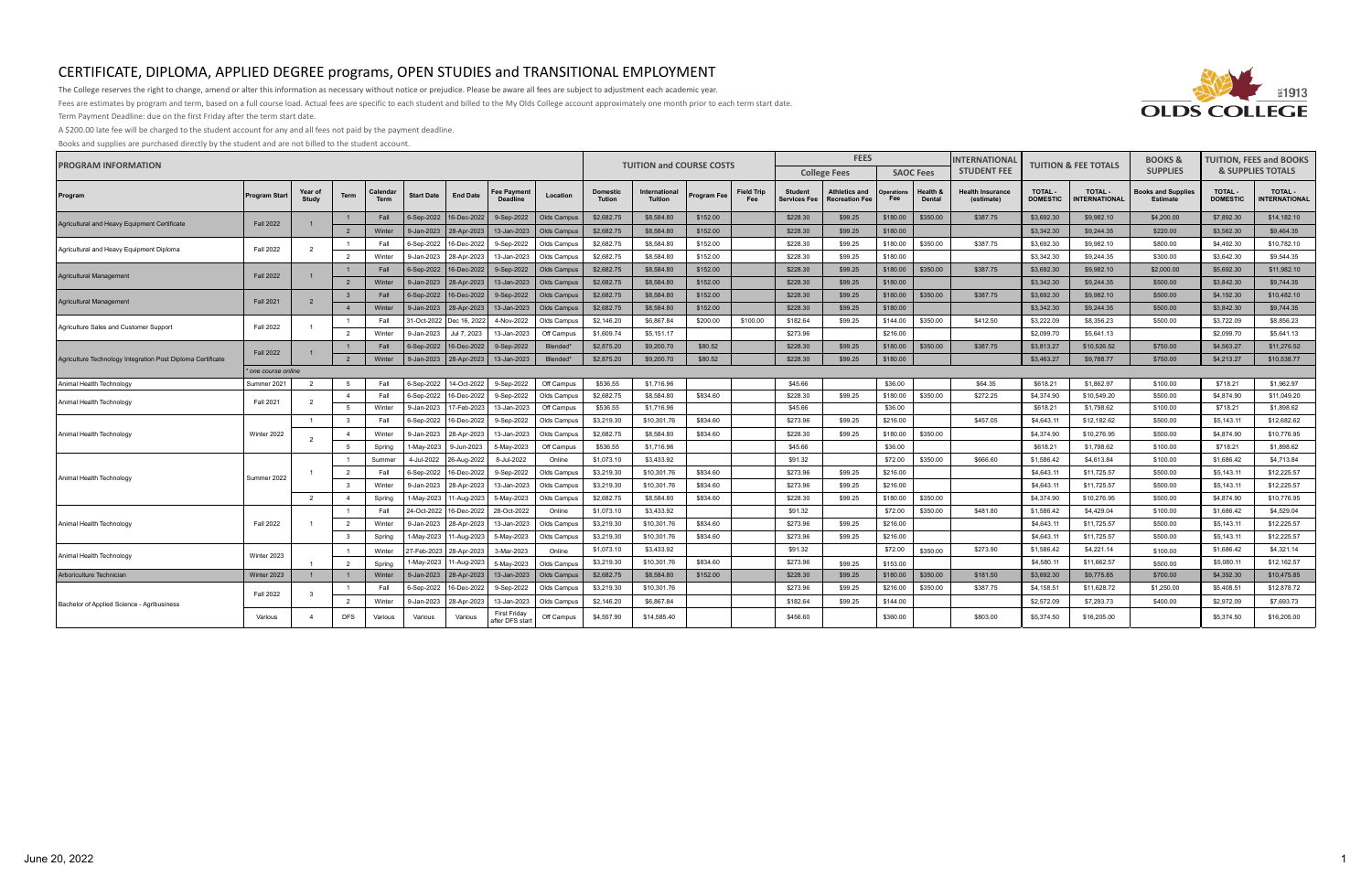

The College reserves the right to change, amend or alter this information as necessary without notice or prejudice. Please be aware all fees are subject to adjustment each academic year.

Fees are estimates by program and term, based on a full course load. Actual fees are specific to each student and billed to the My Olds College account approximately one month prior to each term start date.

Term Payment Deadline: due on the first Friday after the term start date.

A \$200.00 late fee will be charged to the student account for any and all fees not paid by the payment deadline.

| <b>PROGRAM INFORMATION</b>                                                           |                                                                     |                  | <b>TUITION and COURSE COSTS</b>  |                         | <b>FEES</b>       |                                                  |                                        | <b>INTERNATIONAL</b>       | <b>TUITION &amp; FEE TOTALS</b> |                            | <b>BOOKS &amp;</b>   | <b>TUITION, FEES and BOOKS</b> |                                |                                               |                      |                           |                                       |                            |                                       |                                              |                                  |                              |
|--------------------------------------------------------------------------------------|---------------------------------------------------------------------|------------------|----------------------------------|-------------------------|-------------------|--------------------------------------------------|----------------------------------------|----------------------------|---------------------------------|----------------------------|----------------------|--------------------------------|--------------------------------|-----------------------------------------------|----------------------|---------------------------|---------------------------------------|----------------------------|---------------------------------------|----------------------------------------------|----------------------------------|------------------------------|
|                                                                                      |                                                                     |                  |                                  |                         |                   |                                                  |                                        |                            |                                 |                            |                      |                                |                                | <b>College Fees</b>                           |                      | <b>SAOC Fees</b>          | <b>STUDENT FEE</b>                    |                            |                                       | <b>SUPPLIES</b>                              |                                  | <b>&amp; SUPPLIES TOTALS</b> |
| Program                                                                              | <b>Program Start</b>                                                | Year of<br>Study | <b>Term</b>                      | Calendar<br><b>Term</b> | <b>Start Date</b> | <b>End Date</b>                                  | <b>Fee Payment</b><br><b>Deadline</b>  | Location                   | <b>Domestic</b><br>Tution       | International<br>Tuition   | Program Fee          | <b>Field Trip</b><br>Fee       | <b>Student</b><br>Services Fee | <b>Athletics and</b><br><b>Recreation Fee</b> | Operations<br>Fee    | Health &<br><b>Dental</b> | <b>Health Insurance</b><br>(estimate) | TOTAL -<br><b>DOMESTIC</b> | <b>TOTAL -</b><br><b>NTERNATIONAL</b> | <b>Books and Supplies</b><br><b>Estimate</b> | <b>TOTAL-</b><br><b>DOMESTIC</b> | TOTAL -<br>NTERNATIONAL      |
|                                                                                      | <b>Fall 2022</b>                                                    | $\overline{3}$   | $\overline{1}$                   | Fall                    |                   | 31-Oct-2022 16-Dec-2022                          | 4-Nov-2022                             | Online                     | \$1,609.65                      | \$5,150.88                 |                      |                                | \$136.98                       |                                               | \$108.00             | \$350.00                  | \$297.00                              | \$2,204.63                 | \$6,042.86                            | \$250.00                                     | \$2,454.63                       | \$6,292.86                   |
|                                                                                      |                                                                     |                  | $\overline{2}$                   | Winter                  |                   | 9-Jan-2023   28-Apr-2023                         | 13-Jan-2023                            | Blended*                   | \$3,755.85                      | \$12,018.72                |                      |                                | \$319.62                       | \$99.25                                       | \$252.00             |                           |                                       | \$4,426.72                 | \$12,689.59                           | \$250.00                                     | \$4,676.72                       | \$12,939.59                  |
| Bachelor of Applied Science - Golf Course Management                                 | <i>'one course online</i>                                           |                  |                                  |                         |                   |                                                  |                                        |                            |                                 |                            |                      |                                |                                |                                               |                      |                           |                                       |                            |                                       |                                              |                                  |                              |
|                                                                                      | Various                                                             | $\overline{4}$   | <b>DFS</b>                       | Various                 | Various           | Various                                          | <b>First Friday</b><br>after DFS start | Off Campus                 | \$4,557.90                      | \$14,585.40                |                      |                                | \$456.60                       |                                               | \$360.00             |                           | \$803.00                              | \$5,374.50                 | \$16,205.00                           |                                              | \$5,374.50                       | \$16,205.00                  |
|                                                                                      |                                                                     |                  |                                  | Fall                    | 31-Oct-2022       | 16-Dec-2022                                      | 4-Nov-2022                             | Online                     | \$1,609.65                      | \$5,150.88                 |                      |                                | \$136.98                       |                                               | \$108.00             | \$350.00                  | \$389.40                              | \$2,204.63                 | \$6,135.26                            | \$250.00                                     | \$2,454.63                       | \$6,385.26                   |
|                                                                                      | <b>Fall 2022</b>                                                    | $\mathbf{3}$     | $\overline{2}$                   | Winter                  | 9-Jan-2023        | 28-Apr-2023                                      | 13-Jan-2023                            | Olds Campus                | \$2,682.75                      | \$8,584.80                 |                      |                                | \$228.30                       | \$99.25                                       | \$180.00             |                           |                                       | \$3,190.30                 | \$9,092.35                            | \$250.00                                     | \$3,440.30                       | \$9,342.35                   |
| Bachelor of Applied Science - Horticulture                                           |                                                                     |                  | $_{3}$                           | Spring                  | 0-May-2023        | 23-Jun-2023                                      | 12-May-2023                            | Online                     | \$536.55                        | \$1,716.96                 |                      |                                | \$45.66                        |                                               | \$36.00              |                           |                                       | \$618.21                   | \$1,798.62                            |                                              | \$618.21                         | \$1,798.62                   |
|                                                                                      | <b>Fall 2021</b>                                                    | $\overline{4}$   | $\overline{4}$                   | Fall                    | 6-Sep-2022        | 28-Oct-2022                                      | 9-Sep-2022                             | Online                     | \$536.55                        | \$1,716.96                 |                      |                                | \$45.66                        |                                               | \$36.00              |                           | \$87.45                               | \$618.21                   | \$1,886.07                            |                                              | \$618.21                         | \$1,886.07                   |
|                                                                                      | Various                                                             | $\overline{4}$   | <b>DFS</b>                       | Various                 | Various           | Various                                          | First Friday<br>after DFS start        | Off Campus                 | \$4,557.90                      | \$14,585.40                |                      |                                | \$456.60                       |                                               | \$360.00             |                           | \$803.00                              | \$5,374.50                 | \$16,205.00                           |                                              | \$5,374.50                       | \$16,205.00                  |
|                                                                                      | <b>Fall 2022</b>                                                    |                  | $\overline{1}$                   | Fall                    | 6-Sep-2022        | 16-Dec-2022                                      | 9-Sep-2022                             | Olds Campus                | \$2,682.75                      | \$8,584.80                 | \$416.55             | \$25.00                        | \$228.30                       | \$99.25                                       | \$180.00             | \$350.00                  | \$387.75                              | \$3,981.85                 | \$10,271.65                           | \$1,000.00                                   | \$4,981.85                       | \$11,271.65                  |
| Brewmaster & Brewery Operations Management                                           |                                                                     |                  | $\overline{2}$                   | Winter                  | 9-Jan-2023        | 28-Apr-2023                                      | 13-Jan-2023                            | Olds Campus                | \$2,682.75                      | \$8,584.80                 | \$416.55             |                                | \$228.30                       | \$99.25                                       | \$180.00             |                           |                                       | \$3,606.85                 | \$9,508.90                            | \$400.00                                     | \$4,006.85                       | \$9,908.90                   |
|                                                                                      | <b>Fall 2021</b>                                                    | $\overline{2}$   | $\overline{\mathbf{3}}$          | Fall                    | 6-Sep-2022        | 16-Dec-2022                                      | 9-Sep-2022                             | Olds Campus                | \$2,682.75                      | \$8,584.80                 | \$416.55             | \$25.00                        | \$228.30                       | \$99.25                                       | \$180.00             | \$350.00                  | \$387.75                              | \$3,981.85                 | \$10,271.65                           | \$500.00                                     | \$4,481.85                       | \$10,771.65                  |
|                                                                                      |                                                                     |                  | $\overline{4}$                   | Winter                  | 9-Jan-2023        | 28-Apr-2023                                      | 13-Jan-2023                            | Olds Campus                | \$2,682.75                      | \$8,584.80                 | \$416.55             |                                | \$228.30                       | \$99.25                                       | \$180.00             |                           |                                       | \$3,606.85                 | \$9,508.90                            | \$350.00                                     | \$3,956.85                       | \$9,858.90                   |
| Business Management Certificate - Olds Campus                                        | <b>Fall 2022</b>                                                    | $\overline{1}$   |                                  | Fall                    | 6-Sep-2022        | 16-Dec-2022                                      | 9-Sep-2022                             | Olds Campus                | \$2,682.75                      | \$8,248.50                 |                      |                                | \$228.30                       | \$99.25                                       | \$180.00             | \$350.00                  | \$387.75                              | \$3,540.30                 | \$9,493.80                            | \$1,250.00                                   | \$4,790.30                       | \$10,743.80                  |
|                                                                                      |                                                                     |                  | $\overline{2}$                   | Winter                  | 9-Jan-2023        | 28-Apr-2023                                      | 13-Jan-2023                            | Olds Campus                | \$2,682.75                      | \$8,248.50                 |                      |                                | \$228.30                       | \$99.25                                       | \$180.00             |                           |                                       | \$3,190.30                 | \$8,756.05                            | \$750.00                                     | \$3,940.30                       | \$9,506.05                   |
|                                                                                      | <b>Fall 2022</b>                                                    | $\overline{1}$   |                                  | Fall                    | 6-Sep-2022        | 16-Dec-2022                                      | 9-Sep-2022                             | Blended*                   | \$2,682.75                      | \$8,248.50                 |                      |                                | \$228.30                       | \$99.25                                       | \$180.00             | \$350.00                  | \$387.75                              | \$3,540.30                 | \$9,493.80                            | \$1,250.00                                   | \$4,790.30                       | \$10,743.80                  |
| Business Management Certificate - Olds Campus Everest<br><b>International Cohort</b> |                                                                     |                  | $\overline{2}$                   | Winter                  | 9-Jan-2023        | 28-Apr-2023                                      | 13-Jan-2023                            | Blended*                   | \$2,682.75                      | \$8,248.50                 |                      |                                | \$228.30                       | \$99.25                                       | \$180.00             |                           |                                       | \$3,190.30                 | \$8,756.05                            | \$750.00                                     | \$3,940.30                       | \$9,506.05                   |
|                                                                                      | one course online for Fall term; two courses online for Winter term |                  |                                  |                         |                   |                                                  |                                        |                            |                                 |                            |                      |                                |                                |                                               |                      |                           |                                       |                            |                                       |                                              |                                  |                              |
| Business Management Certificate - Drayton Valley                                     | <b>Fall 2022</b>                                                    | - 1              |                                  | Fall                    | 6-Sep-2022        | 16-Dec-2022                                      | 9-Sep-2022                             | Drayton Valley             | \$2,682.75                      | \$8,248.50                 |                      |                                | \$228.30                       |                                               | \$180.00             | \$350.00                  | \$387.75                              | \$3,441.05                 | \$9,394.55                            | \$1,250.00                                   | \$4,691.05                       | \$10,644.55                  |
|                                                                                      |                                                                     |                  | $\overline{2}$                   | Winter                  | 9-Jan-2023        | 28-Apr-2023                                      | 13-Jan-2023                            | Drayton Valley             | \$2,682.75                      | \$8,248.50                 |                      |                                | \$228.30                       |                                               | \$180.00             |                           |                                       | \$3,091.05                 | \$8,656.80                            | \$750.00                                     | \$3,841.05                       | \$9,406.80                   |
| Business Management Diploma - General Management Major                               | <b>Fall 2022</b>                                                    | $\overline{2}$   |                                  | Fall                    | 6-Sep-2022        | 16-Dec-2022                                      | 9-Sep-2022                             | Olds Campus                | \$2,682.75                      | \$8,584.80                 |                      |                                | \$228.30                       | \$99.25                                       | \$180.00             | \$350.00                  | \$387.75                              | \$3,540,30                 | \$9,830.10                            | \$1,250.00                                   | \$4,790.30                       | \$11,080.10                  |
|                                                                                      |                                                                     |                  | $\overline{2}$                   | Winter                  | 9-Jan-2023        | 28-Apr-2023                                      | 13-Jan-2023                            | Olds Campus                | \$2,682.75                      | \$8,584.80                 |                      |                                | \$228.30                       | \$99.25                                       | \$180.00             |                           |                                       | \$3,190.30                 | \$9,092.35                            | \$750.00                                     | \$3,940.30                       | \$9,842,35                   |
|                                                                                      | <b>Fall 2022</b>                                                    | $\overline{1}$   | $\overline{1}$                   | Fall                    | 6-Sep-2022        | 16-Dec-2022                                      | 9-Sep-2022                             | Olds Campus                | \$2,682.75                      | \$8,584.80                 |                      |                                | \$228.30                       | \$99.25                                       | \$180.00             | \$350.00                  | \$387.75                              | \$3.540.30                 | \$9,830.10                            | \$1,250.00                                   | \$4,790.30                       | \$11,080.10                  |
| Business Management Diploma - Sports Management Major                                |                                                                     |                  | $\overline{2}$                   | Winter                  | 9-Jan-2023        | 28-Apr-2023                                      | 13-Jan-2023                            | Olds Campus                | \$2,682.75                      | \$8,584.80                 |                      |                                | \$228.30                       | \$99.25                                       | \$180.00             |                           |                                       | \$3,190.30                 | \$9,092.35                            | \$750.00                                     | \$3,940.30                       | \$9,842.35                   |
|                                                                                      | <b>Fall 2021</b>                                                    | $\overline{2}$   | $\overline{\mathbf{3}}$          | Fall                    | 6-Sep-2022        | 16-Dec-2022                                      | 9-Sep-2022                             | Olds Campus                | \$2,682.75                      | \$8,584.80                 |                      |                                | \$228.30                       | \$99.25                                       | \$180.00             | \$350.00                  | \$387.75                              | \$3,540.30                 | \$9,830.10                            | \$1,250.00                                   | \$4,790.30                       | \$11,080.10                  |
|                                                                                      |                                                                     |                  | $\overline{4}$                   | Winter                  | 9-Jan-2023        | 28-Apr-2023                                      | 13-Jan-2023                            | Olds Campus                | \$2,682.75                      | \$8,584.80                 |                      |                                | \$228.30                       | \$99.25                                       | \$180.00             |                           |                                       | \$3,190.30                 | \$9,092.35                            | \$750.00                                     | \$3,940.30                       | \$9,842.35                   |
|                                                                                      | <b>Fall 2022</b>                                                    |                  | $\mathbf{1}$                     | Fall                    | 24-Oct-2022       | 16-Dec-2022                                      | 28-Oct-2022                            | Online                     | \$1,073.10                      | \$3,433.92                 |                      |                                | \$91.32                        |                                               | \$72.00              | \$350.00                  | \$400.95                              | \$1,586.42                 | \$4,348.19                            | \$500.00                                     | \$2,086.42                       | \$4,848.19                   |
| Equine Reproduction Technician                                                       |                                                                     |                  |                                  | Winter                  | 9-Jan-2023        |                                                  | 23-Jun-2023   13-Jan-2023              | Blended*                   | \$4,292.40                      | \$13,735.68                |                      |                                | \$365.28                       | \$99.25                                       | \$288.00             |                           |                                       | \$5,044.93                 | \$14,488.21                           | \$500.00                                     | \$5,544.93                       | \$14,988.21                  |
|                                                                                      | * online - Jan 9 to March 3; On Campus - March 13 to June 23        |                  |                                  |                         |                   |                                                  |                                        |                            |                                 |                            |                      |                                |                                |                                               |                      |                           |                                       |                            |                                       |                                              |                                  |                              |
| <b>Farrier Science</b>                                                               | <b>Fall 2022</b>                                                    |                  |                                  | Fall                    | 6-Sep-2022        | 16-Dec-2022                                      | 9-Sep-2022                             | Olds Campus                | \$2,682.75                      | \$8,584.80                 | \$179.00<br>\$179.00 | \$100.00                       | \$228.30                       | \$99.25<br>\$99.25                            | \$180.00             | \$350.00                  | \$387.75                              | \$3,819,30<br>\$3,469.30   | \$10,109.10<br>\$9.371.35             | \$3,500.00<br>\$200.00                       | \$7,319.30                       | \$13,609.10<br>\$9,571,35    |
|                                                                                      | <b>Fall 2022</b>                                                    | $\overline{1}$   | $\overline{2}$<br>$\overline{1}$ | Winter<br>Fall          | 9-Jan-2023        | 28-Apr-2023                                      | 13-Jan-2023                            | Olds Campus                | \$2,682.75                      | \$8,584.80                 |                      | \$100.00                       | \$228.30                       |                                               | \$180.00             |                           | \$133.65                              |                            |                                       |                                              | \$3,669.30                       |                              |
|                                                                                      | Winter 2023                                                         | $\overline{1}$   | $\overline{1}$                   | Winter                  |                   | 6-Sep-2022 25-Nov-2022<br>6-Mar-2023 26-May-2023 | 9-Sep-2022<br>10-Mar-2023              | Olds Campus<br>Olds Campus | \$13,211.55<br>\$13,211.55      | \$42,276.90<br>\$42,276.90 |                      |                                | \$228.30<br>\$228.30           | \$99.25<br>\$99.25                            | \$180.00<br>\$180.00 |                           | \$135.30                              | \$13,719.10<br>\$13,719.10 | \$42,918.10<br>\$42,919.75            | \$1,000.00<br>\$1,000.00                     | \$14,719.10<br>\$14,719.10       | \$43,918.10<br>\$43,919.75   |
| <b>Heavy Equipment Operator</b>                                                      | Spring 2023                                                         |                  |                                  | Spring                  | <b>TBA</b>        | <b>TBA</b>                                       | #VALUE!                                | Olds Campus                | \$13,211.55                     | \$42,276.90                |                      |                                | \$228.30                       | \$99.25                                       | \$180.00             |                           | #VALUE!                               | \$13,719.10                | #VALUE!                               | \$1,000.00                                   | \$14,719.10                      | #VALUE!                      |
|                                                                                      | Various                                                             |                  | <b>DFS</b>                       | Various                 | Various           | Various                                          | Various                                | Off Campus                 |                                 |                            |                      |                                |                                |                                               |                      |                           |                                       |                            |                                       |                                              |                                  |                              |
|                                                                                      |                                                                     |                  |                                  |                         |                   |                                                  |                                        |                            |                                 |                            |                      |                                |                                |                                               |                      |                           |                                       |                            |                                       |                                              |                                  |                              |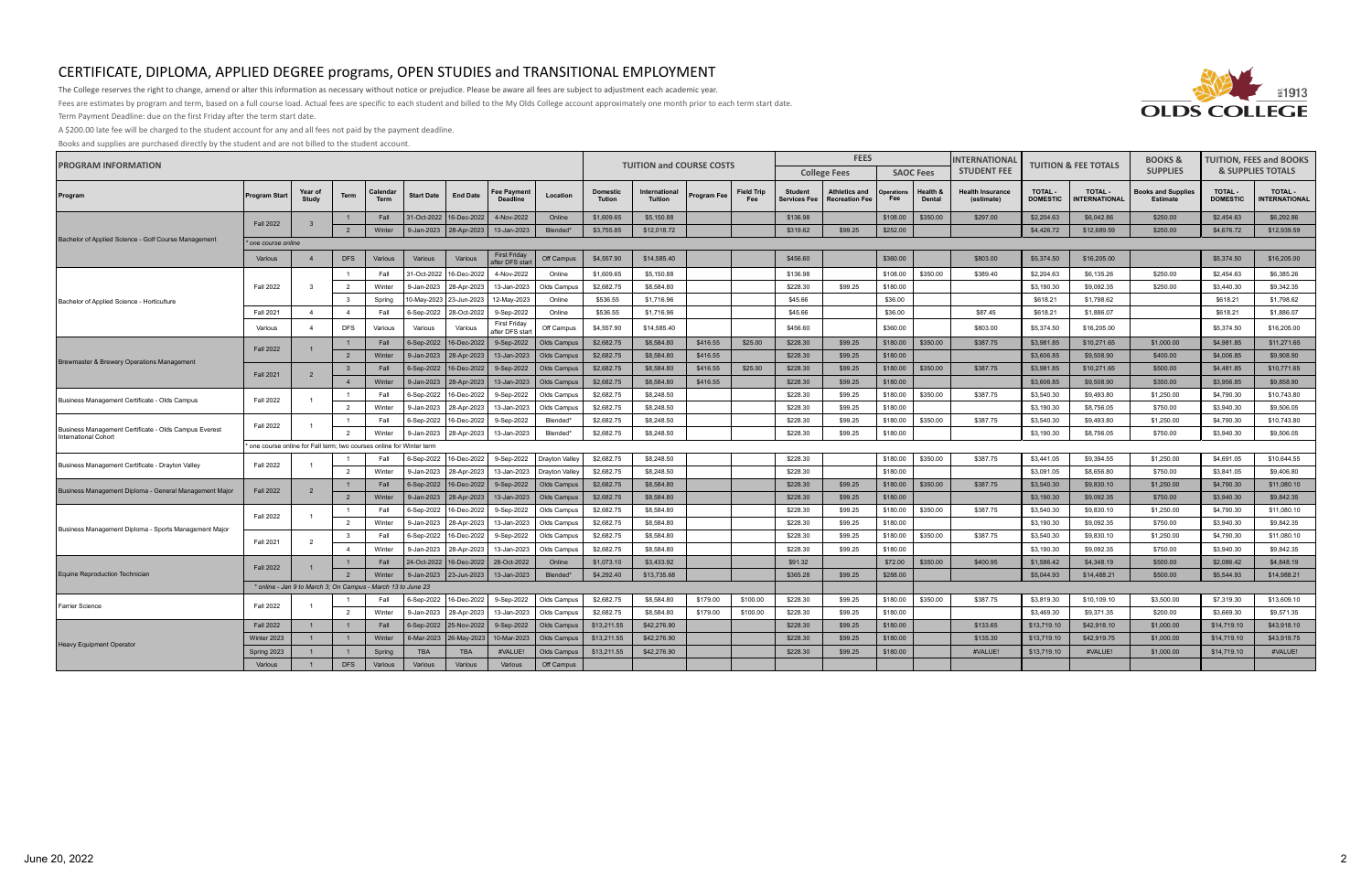

The College reserves the right to change, amend or alter this information as necessary without notice or prejudice. Please be aware all fees are subject to adjustment each academic year.

Fees are estimates by program and term, based on a full course load. Actual fees are specific to each student and billed to the My Olds College account approximately one month prior to each term start date.

Term Payment Deadline: due on the first Friday after the term start date.

A \$200.00 late fee will be charged to the student account for any and all fees not paid by the payment deadline.

| <b>PROGRAM INFORMATION</b>                                                                                    |                                            |                         | <b>TUITION and COURSE COSTS</b> |                         | <b>FEES</b>       |                                         |                                         | <b>INTERNATIONAL</b> | <b>TUITION &amp; FEE TOTALS</b>  |                                 | <b>BOOKS &amp;</b> | <b>TUITION, FEES and BOOKS</b> |                                |                                               |                          |                           |                                       |                            |                                        |                                              |                                  |                                       |
|---------------------------------------------------------------------------------------------------------------|--------------------------------------------|-------------------------|---------------------------------|-------------------------|-------------------|-----------------------------------------|-----------------------------------------|----------------------|----------------------------------|---------------------------------|--------------------|--------------------------------|--------------------------------|-----------------------------------------------|--------------------------|---------------------------|---------------------------------------|----------------------------|----------------------------------------|----------------------------------------------|----------------------------------|---------------------------------------|
|                                                                                                               |                                            |                         |                                 |                         |                   |                                         |                                         |                      |                                  |                                 |                    |                                |                                | <b>College Fees</b>                           |                          | <b>SAOC Fees</b>          | <b>STUDENT FEE</b>                    |                            |                                        | <b>SUPPLIES</b>                              | <b>&amp; SUPPLIES TOTALS</b>     |                                       |
| Program                                                                                                       | <b>Program Start</b>                       | Year of<br><b>Study</b> | Term                            | Calendar<br><b>Term</b> | <b>Start Date</b> | <b>End Date</b>                         | ee Payment<br><b>Deadline</b>           | Location             | <b>Domestic</b><br><b>Tution</b> | International<br><b>Tuition</b> | Program Fee        | <b>Field Trip</b><br>Fee       | <b>Student</b><br>Services Fee | <b>Athletics and</b><br><b>Recreation Fee</b> | <b>Operations</b><br>Fee | Health &<br><b>Dental</b> | <b>Health Insurance</b><br>(estimate) | TOTAL -<br><b>DOMESTIC</b> | <b>TOTAL -</b><br><b>INTERNATIONAL</b> | <b>Books and Supplies</b><br><b>Estimate</b> | <b>TOTAL-</b><br><b>DOMESTIC</b> | <b>TOTAL -</b><br><b>NTERNATIONAL</b> |
|                                                                                                               |                                            |                         | -1                              | Fall                    | 6-Sep-2022        | 16-Dec-2022                             | 9-Sep-2022                              | Olds Campus          | \$2,682.75                       | \$8,584.80                      | \$74.85            | \$100.00                       | \$228.30                       | \$99.25                                       | \$180.00                 | \$350.00                  | \$491.70                              | \$3,715.15                 | \$10,108.90                            | \$750.00                                     | \$4,465.15                       | \$10,858.90                           |
|                                                                                                               | <b>Fall 2022</b>                           |                         | $\overline{2}$                  | Winter                  | 9-Jan-2023        | 28-Apr-2023                             | 13-Jan-2023                             | Olds Campus          | \$2,146.20                       | \$6,867.84                      | \$74.85            |                                | \$182.64                       | \$99.25                                       | \$144.00                 |                           |                                       | \$2,646.94                 | \$7,368.58                             | \$400.00                                     | \$3,046.94                       | \$7,768.58                            |
|                                                                                                               |                                            |                         | $\overline{\mathbf{3}}$         | Spring                  | 1-May-2023        | 30-Jun-2023                             | 5-May-2023                              | Off Campus           | \$536.55                         | \$1,716.96                      |                    |                                | \$45.66                        |                                               | \$36.00                  |                           |                                       | \$618.21                   | \$1,798.62                             |                                              | \$618.21                         | \$1,798.62                            |
| Horticulture Technologist                                                                                     |                                            |                         | $\overline{4}$                  | Summer                  | 4-Jul-2022        | 2-Sep-2022                              | 8-Jul-2022                              | Off Campus           | \$536.55                         | \$1,716.96                      |                    |                                | \$45.66                        |                                               | \$36.00                  |                           | \$493.35                              | \$618.21                   | \$2,291.97                             |                                              | \$618.21                         | \$2,291.97                            |
|                                                                                                               | <b>Fall 2021</b>                           | $\overline{2}$          | 5                               | Fall                    | 6-Sep-2022        | 16-Dec-2022                             | 9-Sep-2022                              | Olds Campus          | \$2,146.20                       | \$6,867.84                      | \$74.85            |                                | \$182.64                       | \$99.25                                       | \$144.00                 | \$350.00                  |                                       | \$2,996.94                 | \$7,718.58                             | \$400.00                                     | \$3,396.94                       | \$8,118.58                            |
|                                                                                                               |                                            |                         | 6                               | Winter                  | 9-Jan-2023        | 28-Apr-2023                             | 13-Jan-2023                             | Blended*             | \$2,682.75                       | \$8,584.80                      | \$74.85            |                                | \$228.30                       | \$99.25                                       | \$180.00                 |                           |                                       | \$3,265.15                 | \$9,167.20                             | \$400.00                                     | \$3,665.15                       | \$9,567.20                            |
|                                                                                                               | * one coure online                         |                         |                                 |                         |                   |                                         |                                         |                      |                                  |                                 |                    |                                |                                |                                               |                          |                           |                                       |                            |                                        |                                              |                                  |                                       |
|                                                                                                               |                                            |                         | $\overline{1}$                  | Summer                  |                   |                                         | 29-Aug-2022   16-Sep-2022   2-Sep-2022  | Olds Campus          | \$1,073.10                       | \$1,073.10                      | \$200.00           | \$975.00                       | \$91.32                        | \$49.63                                       | \$72.00                  | \$350.00                  | \$645.15                              | \$2,811.05                 | \$3,456.20                             | \$600.00                                     | \$3,411.05                       | \$4,056.20                            |
|                                                                                                               | Summer 2022                                |                         | $\overline{2}$                  | Fall                    |                   |                                         | 19-Sep-2022   16-Dec-2022   23-Sep-2022 | Olds Campus          | \$3,755.85                       | \$10,516.38                     |                    | \$875.00                       | \$319.62                       | \$99.25                                       | \$252.00                 |                           |                                       | \$5,301.72                 | \$12,062.25                            |                                              | \$5,301.72                       | \$12,062.25                           |
| Hospitality & Tourism Management - Accelerated Delivery                                                       |                                            |                         | $\overline{\mathbf{3}}$         | Winter                  | 9-Jan-2023        | 21-Apr-2023                             | 13-Jan-2023                             | Olds Campus          | \$4,292.40                       | \$12,018.72                     | \$200.00           | \$105.00                       | \$365.28                       | \$99.25                                       | \$288.00                 |                           |                                       | \$5,349.93                 | \$13,076.25                            | \$200.00                                     | \$5,549.93                       | \$13,276.25                           |
|                                                                                                               |                                            | $\overline{2}$          | $\overline{4}$                  | Spring                  |                   | 24-Apr-2023   23-Sep-2023               | 28-Apr-2023                             | Off Campus           | \$1,073.10                       | \$3,004.68                      |                    |                                | \$91.32                        |                                               | \$72.00                  |                           |                                       | \$1,236.42                 | \$3,168.00                             | \$200.00                                     | \$1,436.42                       | \$3,368.00                            |
|                                                                                                               | Summer 2021                                | $\overline{2}$          | 5                               | Fall                    |                   | 17-Oct-2022   18-Nov-2022   21-Oct-2022 |                                         | Blended*             | \$536.55                         | \$1,716.96                      |                    |                                | \$45.66                        | \$49.63                                       | \$36.00                  |                           | \$54.45                               | \$667.84                   | \$1,902.70                             |                                              | \$667.84                         | \$1,902.70                            |
|                                                                                                               | * online and on-campus                     |                         |                                 |                         |                   |                                         |                                         |                      |                                  |                                 |                    |                                |                                |                                               |                          |                           |                                       |                            |                                        |                                              |                                  |                                       |
|                                                                                                               |                                            |                         | $\overline{1}$                  | Summer                  |                   | 29-Aug-2022 16-Sep-2022                 | 2-Sep-2022                              | Olds Campus          | \$1,073.10                       | \$1,073.10                      | \$200.00           | \$975.00                       | \$91.32                        | \$49.63                                       | \$72.00                  | \$350.00                  | \$389.40                              | \$2,811.05                 | \$3,200.45                             | \$600.00                                     | \$3,411.05                       | \$3,800.45                            |
| Hospitality & Tourism Management - Two Year Delivery                                                          | Summer 2022                                |                         | $\overline{2}$                  | Fall                    | 19-Sep-2022       | 16-Dec-2022                             | 23-Sep-2022                             | Olds Campus          | \$2,682.75                       | \$7,511.70                      |                    | \$875.00                       | \$228.30                       | \$99.25                                       | \$180.00                 |                           |                                       | \$4,065.30                 | \$8,894.25                             |                                              | \$4,065.30                       | \$8,894.25                            |
|                                                                                                               |                                            |                         | $\overline{\mathbf{3}}$         | Winter                  | 9-Jan-2023        | 21-Apr-2023                             | 13-Jan-2023                             | Olds Campus          | \$2,682.75                       | \$7,511.70                      | \$200.00           | \$105.00                       | \$228.30                       | \$99.25                                       | \$180.00                 |                           |                                       | \$3,495.30                 | \$8,324.25                             | \$200.00                                     | \$3,695.30                       | \$8,524.25                            |
|                                                                                                               |                                            |                         | $\overline{4}$                  | Fall                    | 19-Sep-2022       | 14-Dec-2022                             | 23-Sep-2022                             | Blended*             | \$1,609.65                       | \$5,150.88                      |                    |                                | \$136.98                       | \$99.25                                       | \$108.00                 | \$350.00                  | \$610.50                              | \$2,303.88                 | \$6,455.61                             |                                              | \$2,303.88                       | \$6,455.61                            |
|                                                                                                               | Summer 2021                                | 2                       | 5                               | Winter                  | 9-Jan-2023        | 24-Mar-2023                             | 13-Jan-2023                             | Olds Campus          | \$1,609.65                       | \$5,150.88                      |                    |                                | \$136.98                       | \$99.25                                       | \$108.00                 |                           |                                       | \$1,953.88                 | \$5,495.11                             | \$200.00                                     | \$2,153.88                       | \$5,695.11                            |
|                                                                                                               |                                            |                         | 6                               | Spring                  |                   | 27-Mar-2023 23-Sep-2023                 | 31-Mar-2023                             | Off Campus           | \$1,073.10                       | \$3,433.92                      |                    |                                | \$91.32                        |                                               | \$72.00                  |                           |                                       | \$1,236.42                 | \$3,597.24                             |                                              | \$1,236.42                       | \$3,597.24                            |
|                                                                                                               | online and on-campus                       |                         |                                 |                         |                   |                                         |                                         |                      |                                  |                                 |                    |                                |                                |                                               |                          |                           |                                       |                            |                                        |                                              |                                  |                                       |
|                                                                                                               |                                            |                         | $\overline{1}$                  | Fall                    |                   | 6-Sep-2022   16-Dec-2022                | 9-Sep-2022                              | Olds Campus          | \$2,682.75                       | \$8,584.80                      |                    | \$100.00                       | \$228.30                       | \$99.25                                       | \$180.00                 | \$350.00                  | \$387.75                              | \$3,640.30                 | \$9,930.10                             | \$1,400.00                                   | \$5,040.30                       | \$11,330.10                           |
| Land and Water Resources - All majors                                                                         | <b>Fall 2022</b>                           |                         | $\overline{2}$                  | Winter                  | 9-Jan-2023        | 28-Apr-2023                             | 13-Jan-2023                             | Olds Campus          | \$2,682.75                       | \$8,584.80                      |                    |                                | \$228.30                       | \$99.25                                       | \$180.00                 |                           |                                       | \$3,190.30                 | \$9,092.35                             | \$100.00                                     | \$3,290.30                       | \$9,192.35                            |
|                                                                                                               |                                            | $\overline{2}$          | $\overline{\mathbf{3}}$         | Spring                  |                   | 1-May-2023   1-Sep-2023                 | 5-May-2023                              | Off Campus*          | \$536.55                         | \$1,716.96                      |                    |                                | \$45.66                        |                                               | \$36.00                  |                           | \$204.60                              | \$618.21                   | \$2,003.22                             |                                              | \$618.21                         | \$2,003.22                            |
|                                                                                                               | * optional work integrated learning course |                         |                                 |                         |                   |                                         |                                         |                      |                                  |                                 |                    |                                |                                |                                               |                          |                           |                                       |                            |                                        |                                              |                                  |                                       |
| Land and Water Resources - Land Reclamation and<br>Remediation & Environmental Stewardship and Rural Planning | <b>Fall 2021</b>                           | $\overline{2}$          | $\overline{\mathbf{3}}$         | Fall                    |                   | 6-Sep-2022   16-Dec-2022                | 9-Sep-2022                              | Olds Campus          | \$2,682.75                       | \$8,584.80                      |                    | \$150.00                       | \$228.30                       | \$99.25                                       | \$180.00                 | \$350.00                  | \$387.75                              | \$3,690.30                 | \$9,980.10                             | \$400.00                                     | \$4,090.30                       | \$10,380.10                           |
| maiors                                                                                                        |                                            |                         | $\overline{4}$                  | Winter                  | 9-Jan-2023        | 28-Apr-2023                             | 13-Jan-2023                             | Olds Campus          | \$2,682.75                       | \$8,584.80                      |                    |                                | \$228.30                       | \$99.25                                       | \$180.00                 |                           |                                       | \$3,190.30                 | \$9,092.35                             | \$100.00                                     | \$3,290.30                       | \$9,192,35                            |
| Land and Water Resources - Surface Land Management                                                            | <b>Fall 2021</b>                           | $\overline{2}$          | $\overline{\mathbf{3}}$         | Fall                    | 6-Sep-2022        | 16-Dec-2022                             | 9-Sep-2022                              | Olds Campus          | \$2,682.75                       | \$8,584.80                      |                    |                                | \$228.30                       | \$99.25                                       | \$180.00                 | \$350.00                  | \$387.75                              | \$3,540.30                 | \$9,830.10                             | \$400.00                                     | \$3,940.30                       | \$10,230.10                           |
|                                                                                                               |                                            |                         | $\overline{4}$                  | Winter                  | 9-Jan-2023        | 28-Apr-2023                             | 13-Jan-2023                             | Olds Campus          | \$2,682.75                       | \$8,584.80                      |                    |                                | \$228.30                       | \$99.25                                       | \$180.00                 |                           |                                       | \$3,190.30                 | \$9,092.35                             | \$100.00                                     | \$3,290.30                       | \$9,192.35                            |
|                                                                                                               | <b>Fall 2022</b>                           | $\overline{1}$          | -1                              | Fall                    | 6-Sep-2022        | 16-Dec-2022                             | 9-Sep-2022                              | Olds Campus          | \$2,682.75                       | \$8,584.80                      |                    |                                | \$228.30                       | \$99.25                                       | \$180.00                 | \$350.00                  | \$168.30                              | \$3,540.30                 | \$9,610.65                             | \$1,100.00                                   | \$4,640.30                       | \$10,710.65                           |
| <b>Meat Processing</b>                                                                                        | Winter 2023                                | $\overline{1}$          |                                 | Winter                  | 9-Jan-2023        | 28-Apr-2023                             | 13-Jan-2023                             | Olds Campus          | \$2,682.75                       | \$8,584.80                      |                    |                                | \$228.30                       | \$99.25                                       | \$180.00                 | \$350.00                  | \$181.50                              | \$3,540.30                 | \$9,623.85                             | \$1,100.00                                   | \$4,640.30                       | \$10,723.85                           |
|                                                                                                               | Spring 2023                                | $\overline{1}$          | $\overline{1}$                  | Spring                  | 8-May-2023        | 18-Aug-2023                             | 12-May-2023                             | Olds Campus          | \$2,682.75                       | \$8,584.80                      |                    |                                | \$228.30                       | \$99.25                                       | \$180.00                 | \$350.00                  | \$169.95                              | \$3,540.30                 | \$9,612.30                             | \$1,100.00                                   | \$4,640.30                       | \$10,712.30                           |
| <b>Open Studies</b>                                                                                           | <b>Fall 2022</b>                           | $\overline{1}$          | $\overline{1}$                  | Fall                    | 6-Sep-2022        | 16-Dec-2022                             | 9-Sep-2022                              | Olds Campus          | \$2,682.75                       | \$8,584.80                      |                    |                                | \$228.30                       | \$99.25                                       | \$180.00                 | \$350.00                  | \$387.75                              | \$3,540.30                 | \$9,830.10                             | \$1,250.00                                   | \$4,790.30                       | \$11,080.10                           |
|                                                                                                               | Winter 2023                                | $\overline{1}$          | $\overline{1}$                  | Winter                  | 9-Jan-2023        | 28-Apr-2023                             | 13-Jan-2023                             | Olds Campus          | \$2,682.75                       | \$8,584.80                      |                    |                                | \$228.30                       | \$99.25                                       | \$180.00                 | \$350.00                  |                                       | \$3,540.30                 | \$9,442.35                             | \$750.00                                     | \$4,290.30                       | \$10,192.35                           |
| Post Diploma Certificate - Agricultural Business, Agriculture,<br><b>Environment or Horticulture</b>          | <b>Fall 2022</b>                           | $\overline{1}$          |                                 | Fall                    | 6-Sep-2022        | 16-Dec-202                              | 9-Sep-2022                              | Olds Campus          | \$2,682.75                       | \$8,584.80                      |                    |                                | \$228.30                       | \$99.25                                       | \$180.00                 | \$350.00                  | \$387.75                              | \$3,540.30                 | \$9,830.10                             | \$1,000.00                                   | \$4,540.30                       | \$10,830.10                           |
| (Dates and Fees may vary depending on course selection)                                                       |                                            |                         |                                 | Winter                  | 9-Jan-2023        | 28-Apr-2023                             | 13-Jan-2023                             | Olds Campus          | \$2,682.75                       | \$8,584.80                      |                    |                                | \$228.30                       | \$99.25                                       | \$180.00                 |                           |                                       | \$3,190.30                 | \$9,092.35                             | \$1,000.00                                   | \$4,190.30                       | \$10,092.35                           |
| Pre-Emp. Heavy Equipment Tech                                                                                 | Summer 2022                                | $\overline{1}$          | $\overline{1}$                  | Summer                  | 29-Aug-2022       | 18-Nov-2022                             | 2-Sep-2022                              | Olds Campus          | \$6,518.10                       | \$20,857.95                     |                    |                                | \$228.30                       | \$99.25                                       | \$180.00                 |                           | \$135.30                              | \$7,025.65                 | \$21,500.80                            | \$320.00                                     | \$7,345.65                       | \$21,820.80                           |
|                                                                                                               | Winter 2023                                | $\overline{1}$          | $\overline{1}$                  | Winter                  |                   | 30-Jan-2023   21-Apr-2023               | 3-Feb-2023                              | Olds Campus          | \$6,518.10                       | \$20,857.95                     |                    |                                | \$228.30                       | \$99.25                                       | \$180.00                 |                           | \$135.30                              | \$7,025.65                 | \$21,500.80                            | \$320.00                                     | \$7,345.65                       | \$21,820.80                           |
| Pre-Emp. Motorcycle Mechanic                                                                                  | Winter 2023                                | $\overline{1}$          |                                 | Winter                  | 30-Jan-2023       | 21-Apr-2023                             | 3-Feb-2023                              | Olds Campus          | \$6,518.10                       | \$20,857.95                     |                    |                                | \$228.30                       | \$99.25                                       | \$180.00                 |                           | \$135.30                              | \$7,025.65                 | \$21,500.80                            | \$350.00                                     | \$7,375.65                       | \$21,850.80                           |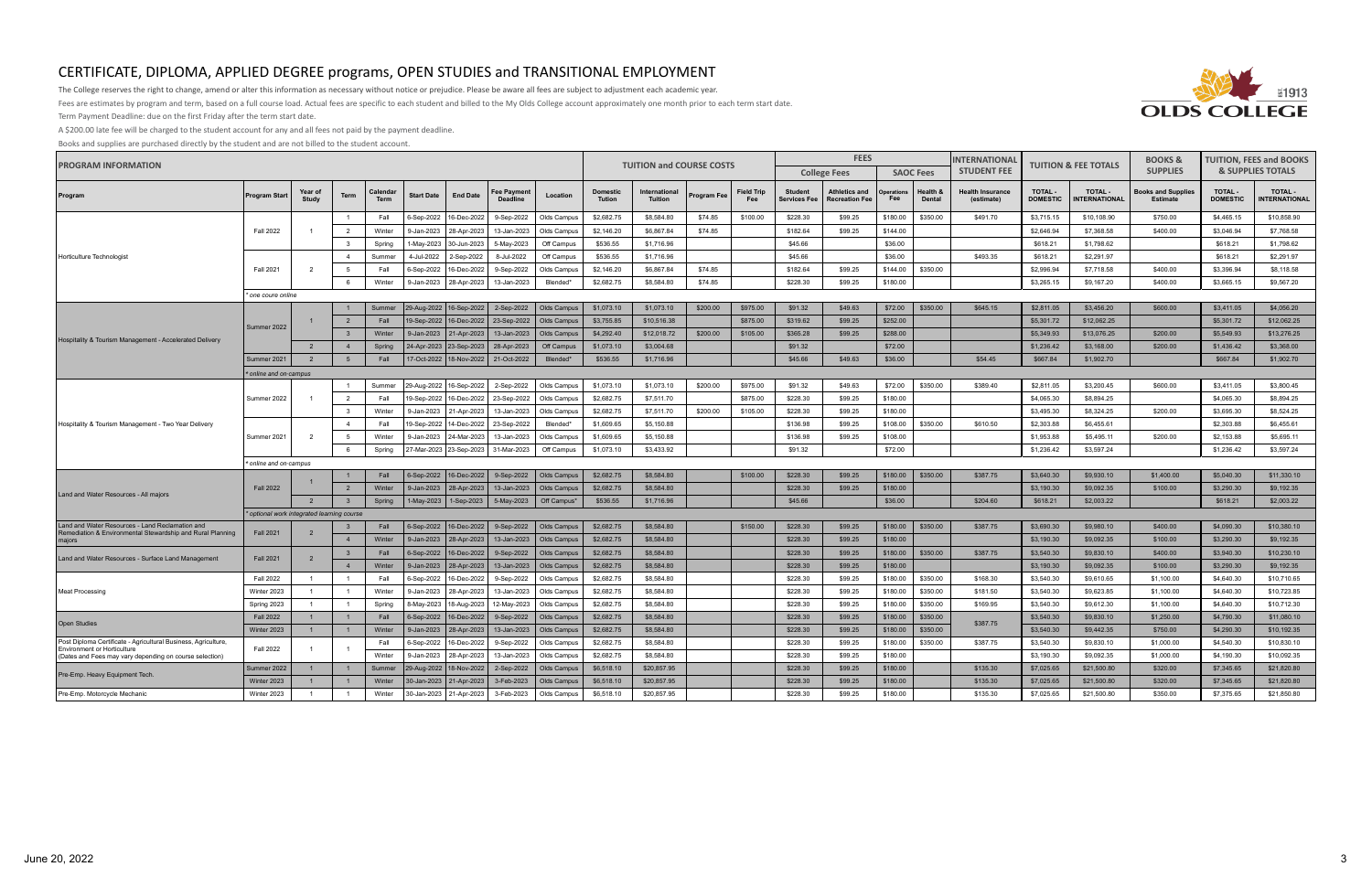

The College reserves the right to change, amend or alter this information as necessary without notice or prejudice. Please be aware all fees are subject to adjustment each academic year.

Fees are estimates by program and term, based on a full course load. Actual fees are specific to each student and billed to the My Olds College account approximately one month prior to each term start date.

Term Payment Deadline: due on the first Friday after the term start date.

A \$200.00 late fee will be charged to the student account for any and all fees not paid by the payment deadline.

| <b>PROGRAM INFORMATION</b>                  |                                                                                                                                                                                                                                                                                                                       |                                                                                                                                                 |                         |                         |                   |                                         |                                       |             |                           | <b>TUITION and COURSE COSTS</b> |                    |                          | <b>FEES</b>                           |                                               |                          |                    | <b>INTERNATIONAL</b>                  | <b>TUITION &amp; FEE TOTALS</b> |                                        | <b>BOOKS &amp;</b>                    |                           | <b>TUITION, FEES and BOOKS</b>         |
|---------------------------------------------|-----------------------------------------------------------------------------------------------------------------------------------------------------------------------------------------------------------------------------------------------------------------------------------------------------------------------|-------------------------------------------------------------------------------------------------------------------------------------------------|-------------------------|-------------------------|-------------------|-----------------------------------------|---------------------------------------|-------------|---------------------------|---------------------------------|--------------------|--------------------------|---------------------------------------|-----------------------------------------------|--------------------------|--------------------|---------------------------------------|---------------------------------|----------------------------------------|---------------------------------------|---------------------------|----------------------------------------|
|                                             |                                                                                                                                                                                                                                                                                                                       |                                                                                                                                                 |                         |                         |                   |                                         |                                       |             |                           |                                 |                    |                          |                                       | <b>College Fees</b>                           |                          | <b>SAOC Fees</b>   | <b>STUDENT FEE</b>                    |                                 |                                        | <b>SUPPLIES</b>                       |                           | <b>&amp; SUPPLIES TOTALS</b>           |
| Program                                     | <b>Program Start</b>                                                                                                                                                                                                                                                                                                  | Year of<br>Study                                                                                                                                | Term                    | Calendar<br><b>Term</b> | <b>Start Date</b> | <b>End Date</b>                         | <b>Fee Payment</b><br><b>Deadline</b> | Location    | <b>Domestic</b><br>Tution | International<br><b>Tuition</b> | Program Fee        | <b>Field Trip</b><br>Fee | <b>Student</b><br><b>Services Fee</b> | <b>Athletics and</b><br><b>Recreation Fee</b> | <b>Operations</b><br>Fee | Health &<br>Dental | <b>Health Insurance</b><br>(estimate) | TOTAL-<br><b>DOMESTIC</b>       | <b>TOTAL -</b><br><b>INTERNATIONAL</b> | <b>Books and Supplies</b><br>Estimate | TOTAL-<br><b>DOMESTIC</b> | <b>TOTAL -</b><br><b>INTERNATIONAL</b> |
| Pre-Emp. Welder                             | <b>Fall 2022</b>                                                                                                                                                                                                                                                                                                      |                                                                                                                                                 |                         | Fall                    |                   | 26-Sep-2022   16-Dec-2022   30-Sep-2022 |                                       | Olds Campu  | \$6,518.10                | \$20,857.95                     | \$400.00           |                          | \$228.30                              | \$99.25                                       | \$180.00                 |                    | \$135.30                              | \$7,425.65                      | \$21,900.80                            | \$320.00                              | \$7,745.65                | \$22,220.80                            |
|                                             | Winter 2023                                                                                                                                                                                                                                                                                                           |                                                                                                                                                 |                         | Winter                  |                   | 30-Jan-2023 21-Apr-2023 3-Feb-2023      |                                       | Olds Campus | \$6,518.10                | \$20,857.95                     | \$400.00           |                          | \$228.30                              | \$99.25                                       | \$180.00                 |                    | \$135.30                              | \$7,425.65                      | \$21,900.80                            | \$320.00                              | \$7,745.65                | \$22,220.80                            |
|                                             |                                                                                                                                                                                                                                                                                                                       |                                                                                                                                                 |                         | Fall                    | 6-Sep-2022        | 16-Dec-2022                             | 9-Sep-2022                            | Blended*    | \$2,875.20                | \$9,200.70                      | \$350.00           |                          | \$228.30                              | \$99.25                                       | \$180.00                 | \$350.00           | \$595.65                              | \$4,082.75                      | \$11,003.90                            | \$750.00                              | \$4,832.75                | \$11,753.90                            |
|                                             | <b>Fall 2022</b>                                                                                                                                                                                                                                                                                                      |                                                                                                                                                 | $\overline{2}$          | Winter                  | 9-Jan-2023        | 28-Apr-2023                             | 13-Jan-2023                           | Blended*    | \$2,875.20                | \$9,200.70                      | \$350.00           |                          | \$228.30                              | \$99.25                                       | \$180.00                 |                    |                                       | \$3,732.75                      | \$10,058.25                            | \$750.00                              | \$4,482.75                | \$10,808.25                            |
|                                             |                                                                                                                                                                                                                                                                                                                       | $\overline{2}$                                                                                                                                  |                         | Spring                  | 1-May-2023        | 1-Sep-2023                              | 5-May-2023                            | Off Campus  | \$575.04                  | \$1,840.14                      |                    |                          | \$45.66                               |                                               | \$36.00                  |                    |                                       | \$656.70                        | \$1,921.80                             |                                       | \$656.70                  | \$1,921.80                             |
| <b>Precision Agriculture</b>                | one course online                                                                                                                                                                                                                                                                                                     |                                                                                                                                                 |                         |                         |                   |                                         |                                       |             |                           |                                 |                    |                          |                                       |                                               |                          |                    |                                       |                                 |                                        |                                       |                           |                                        |
|                                             | <b>Fall 2021</b>                                                                                                                                                                                                                                                                                                      | $\overline{2}$                                                                                                                                  | $\overline{4}$          | Fall                    | 6-Sep-2022        | 16-Dec-2022                             | 9-Sep-2022                            | Blended*    | \$2,875.20                | \$9,200.70                      | \$350.00           |                          | \$228.30                              | \$99.25                                       | \$180.00                 | \$350.00           | \$387.75                              | \$4,082.75                      | \$10,796.00                            | \$750.00                              | \$4,832.75                | \$11,546.00                            |
|                                             |                                                                                                                                                                                                                                                                                                                       |                                                                                                                                                 | - 5                     | Winter                  |                   | 9-Jan-2023   28-Apr-2023                | 13-Jan-2023                           | Olds Campus | \$2,300.16                | \$7,360.56                      | \$350.00           |                          | \$182.64                              | \$99.25                                       | \$144.00                 |                    |                                       | \$3,076.05                      | \$8,136.45                             | \$750.00                              | \$3,826.05                | \$8,886.45                             |
|                                             |                                                                                                                                                                                                                                                                                                                       | * one course online<br>15-Aug-2022 2-Sep-2022 19-Aug-2022                                                                                       |                         |                         |                   |                                         |                                       |             |                           |                                 |                    |                          |                                       |                                               |                          |                    |                                       |                                 |                                        |                                       |                           |                                        |
|                                             |                                                                                                                                                                                                                                                                                                                       |                                                                                                                                                 |                         | Summer                  |                   |                                         |                                       | Olds Campus | \$1,279.56                | \$4,093.38                      | \$332.53           | \$25.00                  | \$45.66                               | \$49.63                                       | \$36.00                  | \$350.00           | \$516.45                              | \$2,118.38                      | \$5,448.65                             | \$725.00                              | \$2,843.38                | \$6,173.65                             |
| Transitional Employment Program             | Summer 2022                                                                                                                                                                                                                                                                                                           |                                                                                                                                                 |                         | Fall                    |                   | 6-Sep-2022 9-Dec-2022                   | 9-Sep-2022                            | Olds Campus | \$5,118.24                | \$16,373.52                     |                    |                          | \$182.64                              | \$99.25                                       | \$144.00                 |                    |                                       | \$5,544.13                      | \$16,799.41                            |                                       | \$5,544.13                | \$16,799.41                            |
|                                             |                                                                                                                                                                                                                                                                                                                       |                                                                                                                                                 |                         | Winter                  |                   | 9-Jan-2023 23-Jun-2023                  | 13-Jan-2023                           | Blended*    | \$6,397.80                | \$20,466.90                     |                    |                          | \$228.30                              | \$99.25                                       | \$180.00                 |                    |                                       | \$6,905.35                      | \$20,974.45                            |                                       | \$6,905.35                | \$20,974.45                            |
|                                             | * Olds Campus Jan 9-April 6; Off-campus Apr 11-June 23, 2023                                                                                                                                                                                                                                                          |                                                                                                                                                 |                         |                         |                   |                                         |                                       |             |                           |                                 |                    |                          |                                       |                                               |                          |                    |                                       |                                 |                                        |                                       |                           |                                        |
|                                             | Winter 2023                                                                                                                                                                                                                                                                                                           |                                                                                                                                                 |                         | Winter                  | 9-Jan-2023        | 5-May-2023                              | 13-Jan-2023                           | Blended*    | \$3,755.85                | \$12,018.72                     | \$74.85            |                          | \$319.62                              | \$99.25                                       | \$252.00                 | \$350.00           | \$473.55                              | \$4,851.57                      | \$13,587.99                            | \$400.00                              | \$5,251.57                | \$13,987.99                            |
|                                             |                                                                                                                                                                                                                                                                                                                       |                                                                                                                                                 | $\overline{2}$          | Spring                  |                   | 10-May-2023 22-Oct-2023 12-May-2023     |                                       | Off Campus  | \$1,609.65                | \$5,150.88                      | \$74.85            |                          | \$136.98                              |                                               | \$108.00                 |                    |                                       | \$1,929.48                      | \$5,470.71                             |                                       | \$1,929.48                | \$5,470.71                             |
| Turfgrass Management                        | Winter 2022                                                                                                                                                                                                                                                                                                           | $\overline{2}$                                                                                                                                  | $\overline{\mathbf{3}}$ | Winter                  | 9-Jan-2023        | 5-May-2023                              | 13-Jan-2023                           | Blended*    | \$3,755.85                | \$12,018.72                     | \$74.85            |                          | \$319.62                              | \$99.25                                       | \$252.00                 | \$350.00           | \$473.55                              | \$4,851.57                      | \$13,587.99                            | \$400.00                              | \$5,251.57                | \$13,987.99                            |
|                                             |                                                                                                                                                                                                                                                                                                                       | \$108.00<br>Spring<br>10-May-2023 22-Oct-2023<br>12-May-2023<br>Off Campus<br>\$1,609.65<br>\$5,150.88<br>\$74.85<br>\$136.98<br>$\overline{4}$ |                         |                         |                   |                                         |                                       |             |                           |                                 |                    |                          |                                       |                                               |                          |                    | \$1,929.48                            | \$5,470.71                      |                                        | \$1,929.48                            | \$5,470.71                |                                        |
|                                             | * one course online                                                                                                                                                                                                                                                                                                   |                                                                                                                                                 |                         |                         |                   |                                         |                                       |             |                           |                                 |                    |                          |                                       |                                               |                          |                    |                                       |                                 |                                        |                                       |                           |                                        |
|                                             | <b>Fall 2022</b>                                                                                                                                                                                                                                                                                                      |                                                                                                                                                 |                         | Fall                    |                   | 6-Sep-2022   16-Dec-2022                | 9-Sep-2022                            | Online      | \$2,682.75                | \$8,584.80                      | \$74.85            |                          | \$228.30                              |                                               | \$180.00<br>\$180.00     | \$350.00           | \$480.15                              | \$3,515.90                      | \$9,898.10                             | \$600.00                              | \$4,115.90                | \$10,498,10                            |
| Veterinary Medical Receptionist - Online    |                                                                                                                                                                                                                                                                                                                       |                                                                                                                                                 |                         | Winter                  |                   | 9-Jan-2023 23-Jun-2023 13-Jan-2023      |                                       | Blended*    | \$2,682.75                | \$8,584.80                      | \$74.85            |                          | \$228.30                              |                                               |                          |                    |                                       | \$3,165.90                      | \$9,067.95                             | \$200.00                              | \$3,365.90                | \$9,267.95                             |
|                                             | * off-campus practicum June 5-23, 2023                                                                                                                                                                                                                                                                                |                                                                                                                                                 |                         |                         |                   |                                         | 6-Sep-2022   16-Dec-2022   9-Sep-2022 | Olds Campus | \$2,682.75                | \$8,584.80                      |                    |                          | \$228.30                              |                                               | \$180.00                 | \$350.00           |                                       | \$3,615.15                      | \$9,941.25                             | \$600.00                              | \$4,215.15                | \$10,541.25                            |
|                                             | <b>Fall 2022</b>                                                                                                                                                                                                                                                                                                      |                                                                                                                                                 | $\overline{2}$          | Fall<br>Winter          |                   | 9-Jan-2023 20-May-2023 13-Jan-2023      |                                       | Blended*    | \$2,682.75                | \$8,584.80                      | \$74.85<br>\$74.85 |                          | \$228.30                              | \$99.25<br>\$99.25                            | \$180.00                 |                    | \$424.05                              | \$3,265.15                      | \$9,167.20                             | \$200.00                              | \$3,465.15                | \$9,367.20                             |
| Veterinary Medical Receptionist - On Campus |                                                                                                                                                                                                                                                                                                                       |                                                                                                                                                 |                         |                         |                   |                                         |                                       |             |                           |                                 |                    |                          |                                       |                                               |                          |                    |                                       |                                 |                                        |                                       |                           |                                        |
|                                             | * off-campus practicum May 1-19, 2023                                                                                                                                                                                                                                                                                 |                                                                                                                                                 |                         |                         |                   |                                         |                                       |             |                           |                                 |                    |                          |                                       |                                               |                          |                    |                                       |                                 |                                        |                                       |                           | \$10,421.15                            |
| Veterinary Technical Assistant              | 6-Sep-2022   16-Dec-2022   9-Sep-2022<br>\$2,682.75<br>\$8,584.80<br>\$310.50<br>\$100.00<br>\$228.30<br>\$99.25<br>\$180.00<br>\$350.00<br>\$168.30<br>\$10,021.15<br>\$400.00<br>\$4,350.80<br>Fall<br>Blended*<br>\$3,950.80<br><b>Fall 2022</b><br>one course online; and one course with off-campus requirements |                                                                                                                                                 |                         |                         |                   |                                         |                                       |             |                           |                                 |                    |                          |                                       |                                               |                          |                    |                                       |                                 |                                        |                                       |                           |                                        |
|                                             |                                                                                                                                                                                                                                                                                                                       |                                                                                                                                                 |                         |                         |                   |                                         |                                       |             |                           |                                 |                    |                          |                                       |                                               |                          |                    |                                       |                                 |                                        |                                       |                           |                                        |

| mestic<br>Rate     | Int'l Rate                                           |
|--------------------|------------------------------------------------------|
| 1.68/cr            | \$613,38/cr                                          |
| 9.43/cr            | \$286.18/cr                                          |
| 51.93/cr           | \$486,18/cr                                          |
| 78.85/cr           | \$549,90/cr                                          |
| 30.77/cr           | \$2818,46/cr                                         |
| 78.85/cr           | Summer<br>\$178.85/cr;<br>Other terms<br>\$500.78/cr |
| 78.85/cr           | \$572.32/cr                                          |
| 34.54/cr           | \$1390.53/cr                                         |
| 26.52/cr           | \$1364,46/cr                                         |
| .85/credit         | \$572,32/cr                                          |
| 93/period          |                                                      |
| 50% of tuition fee |                                                      |
|                    |                                                      |

| <b>FIELD TRIP FEES</b> |          |  |  |  |  |  |  |  |  |  |
|------------------------|----------|--|--|--|--|--|--|--|--|--|
| <b>COURSE</b>          | FEE      |  |  |  |  |  |  |  |  |  |
| AGF 1330               | \$100.00 |  |  |  |  |  |  |  |  |  |
| <b>BRW 1150</b>        | \$25.00  |  |  |  |  |  |  |  |  |  |
| <b>BRW 1205</b>        | \$25.00  |  |  |  |  |  |  |  |  |  |
| <b>FAR 1300</b>        | \$50.00  |  |  |  |  |  |  |  |  |  |
| <b>FAR 1301</b>        | \$50.00  |  |  |  |  |  |  |  |  |  |
| <b>FAR 2400</b>        | \$50.00  |  |  |  |  |  |  |  |  |  |
| <b>FAR 2401</b>        | \$50.00  |  |  |  |  |  |  |  |  |  |
| <b>HRT 1900</b>        | \$100.00 |  |  |  |  |  |  |  |  |  |
| <b>HAT 1110</b>        | \$975.00 |  |  |  |  |  |  |  |  |  |
| <b>HAT 2235</b>        | \$875.00 |  |  |  |  |  |  |  |  |  |
| <b>HAT 2490</b>        | \$105.00 |  |  |  |  |  |  |  |  |  |
| PLS 1010               | \$50.00  |  |  |  |  |  |  |  |  |  |

| <b>TUITION RATES</b>                                                                 |                         |                                                      |  |  |  |
|--------------------------------------------------------------------------------------|-------------------------|------------------------------------------------------|--|--|--|
| <b>Description</b>                                                                   | <b>Domestic</b><br>Rate | Int'l Rate                                           |  |  |  |
| Agriculture Technology Integration & Precision Agriculture                           | \$191.68/cr             | \$613.38/cr                                          |  |  |  |
| Agriculture Sales and Customer Support WIL course                                    | \$89.43/cr              | \$286.18/cr                                          |  |  |  |
| Bachelor of Applied Science DFS                                                      | \$151.93/cr             | \$486.18/cr                                          |  |  |  |
| <b>Business Management certificate</b>                                               | \$178.85/cr             | \$549.90/cr                                          |  |  |  |
| Heavy Equipment Operator Tuition Rate                                                | \$880.77/cr             | \$2818.46/cr                                         |  |  |  |
| Hospitality and Tourism Management first year (accerlerated or<br>two year pathway)  | \$178,85/cr             | Summer<br>\$178,85/cr:<br>Other terms<br>\$500.78/cr |  |  |  |
| Hospitality and Tourism Management second year (accerlerated<br>or two year pathway) | \$178.85/cr             | \$572.32/cr                                          |  |  |  |
| Pre-Employment Heavy Equipment, Pre-Employment<br>Motorcycle, Pre-Employment Welder  | \$434.54/cr             | \$1390.53/cr                                         |  |  |  |
| <b>Transitional Employment Program</b>                                               | \$426.52/cr             | \$1364.46/cr                                         |  |  |  |
| All Other Programs                                                                   | \$178.85/credit         | \$572.32/cr                                          |  |  |  |
| Apprenticeship Tution Rate                                                           | \$961.93/period         |                                                      |  |  |  |
| Audit Tution Rate                                                                    | 50% of tuition fee      |                                                      |  |  |  |